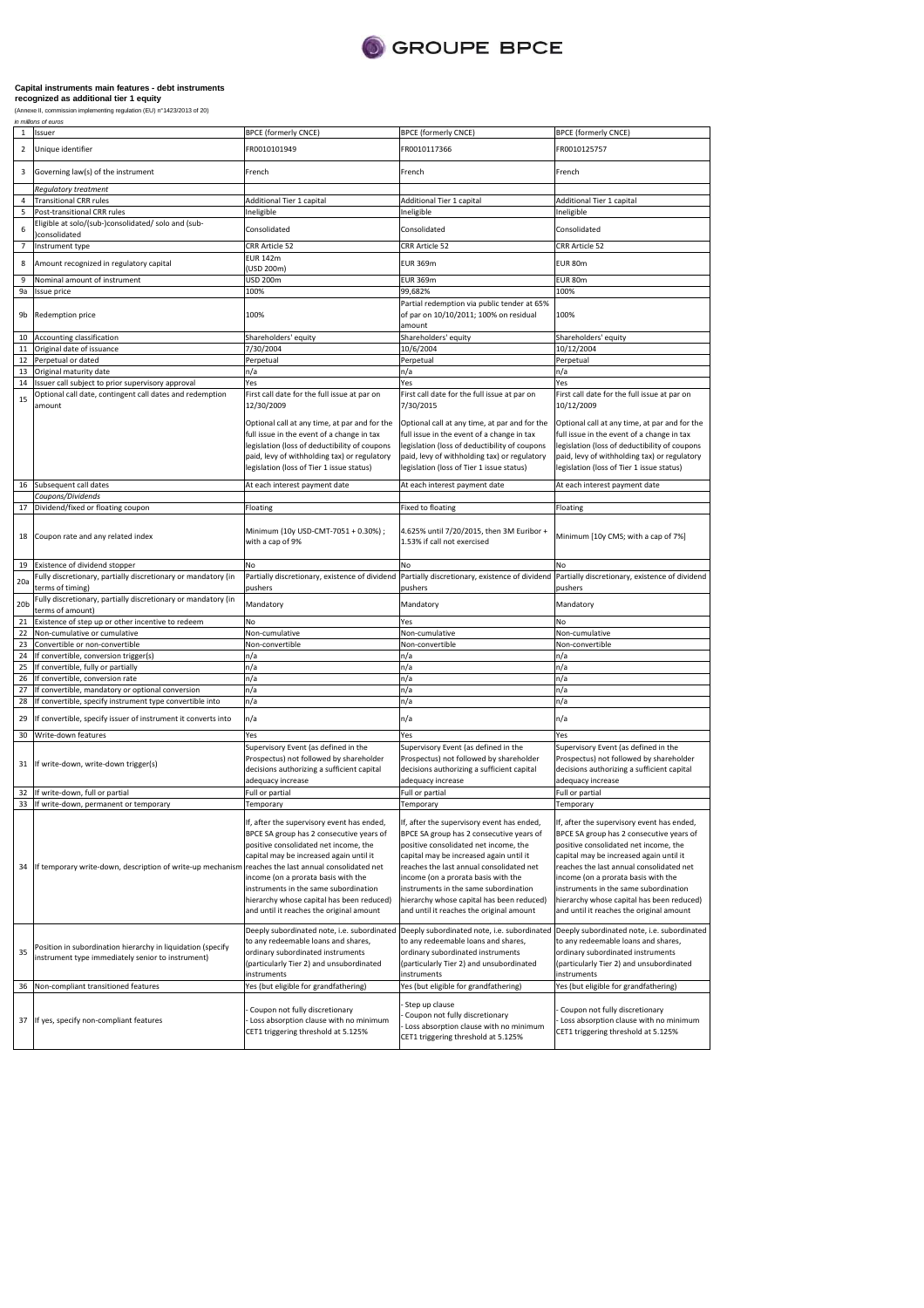

| $\mathbf{1}$            | Issuer                                                                                                                    | NATIXIS (formerly NBP)                                                                                                                                                                                                                                | <b>BPCE (formerly CNCE)</b>                                                                                                                                                                                                                                                                                                                                                                     | <b>BPCE (formerly CNCE)</b>                                                                                                                                                                                                                                                                                                                                                                     |
|-------------------------|---------------------------------------------------------------------------------------------------------------------------|-------------------------------------------------------------------------------------------------------------------------------------------------------------------------------------------------------------------------------------------------------|-------------------------------------------------------------------------------------------------------------------------------------------------------------------------------------------------------------------------------------------------------------------------------------------------------------------------------------------------------------------------------------------------|-------------------------------------------------------------------------------------------------------------------------------------------------------------------------------------------------------------------------------------------------------------------------------------------------------------------------------------------------------------------------------------------------|
| $\overline{\mathbf{2}}$ | Unique identifier                                                                                                         | FR0010154278                                                                                                                                                                                                                                          | FR0010279208                                                                                                                                                                                                                                                                                                                                                                                    | FR0010279273                                                                                                                                                                                                                                                                                                                                                                                    |
| 3                       | Governing law(s) of the instrument                                                                                        | French                                                                                                                                                                                                                                                | French                                                                                                                                                                                                                                                                                                                                                                                          | French                                                                                                                                                                                                                                                                                                                                                                                          |
|                         | Regulatory treatment                                                                                                      |                                                                                                                                                                                                                                                       |                                                                                                                                                                                                                                                                                                                                                                                                 |                                                                                                                                                                                                                                                                                                                                                                                                 |
| 4                       | <b>Transitional CRR rules</b>                                                                                             | Additional Tier 1 capital                                                                                                                                                                                                                             | Additional Tier 1 capital<br>Ineligible                                                                                                                                                                                                                                                                                                                                                         | Additional Tier 1 capital<br>Ineligible                                                                                                                                                                                                                                                                                                                                                         |
| 5                       | Post-transitional CRR rules                                                                                               | Ineligible                                                                                                                                                                                                                                            |                                                                                                                                                                                                                                                                                                                                                                                                 |                                                                                                                                                                                                                                                                                                                                                                                                 |
| 6                       | Eligible at solo/(sub-)consolidated/ solo and (sub-<br>consolidated                                                       | Consolidated                                                                                                                                                                                                                                          | Consolidated                                                                                                                                                                                                                                                                                                                                                                                    | Consolidated                                                                                                                                                                                                                                                                                                                                                                                    |
| $\overline{7}$          | Instrument type                                                                                                           | CRR Article 52                                                                                                                                                                                                                                        | CRR Article 52                                                                                                                                                                                                                                                                                                                                                                                  | CRR Article 52                                                                                                                                                                                                                                                                                                                                                                                  |
| 8                       | Amount recognized in regulatory capital                                                                                   | <b>EUR 156m</b>                                                                                                                                                                                                                                       | <b>EUR 214m</b><br>(USD 300m)                                                                                                                                                                                                                                                                                                                                                                   | <b>EUR 350m</b>                                                                                                                                                                                                                                                                                                                                                                                 |
| 9                       | Nominal amount of instrument                                                                                              | <b>EUR 156m</b>                                                                                                                                                                                                                                       | <b>USD 300m</b>                                                                                                                                                                                                                                                                                                                                                                                 | <b>EUR 350m</b>                                                                                                                                                                                                                                                                                                                                                                                 |
| 9a                      | Issue price                                                                                                               | 100%                                                                                                                                                                                                                                                  | 100%                                                                                                                                                                                                                                                                                                                                                                                            | 99,922%                                                                                                                                                                                                                                                                                                                                                                                         |
| 9b                      | Redemption price                                                                                                          | 100%                                                                                                                                                                                                                                                  | 100%                                                                                                                                                                                                                                                                                                                                                                                            | 100%                                                                                                                                                                                                                                                                                                                                                                                            |
| 10                      | Accounting classification                                                                                                 | Shareholders' equity                                                                                                                                                                                                                                  | Shareholders' equity                                                                                                                                                                                                                                                                                                                                                                            | Shareholders' equity                                                                                                                                                                                                                                                                                                                                                                            |
| $11\,$                  | Original date of issuance                                                                                                 | 1/25/2005                                                                                                                                                                                                                                             | 1/27/2006                                                                                                                                                                                                                                                                                                                                                                                       | 2/1/2006                                                                                                                                                                                                                                                                                                                                                                                        |
| 12                      | Perpetual or dated                                                                                                        | Perpetual                                                                                                                                                                                                                                             | Perpetual                                                                                                                                                                                                                                                                                                                                                                                       | Perpetual                                                                                                                                                                                                                                                                                                                                                                                       |
| 13                      | Original maturity date                                                                                                    | n/a                                                                                                                                                                                                                                                   | n/a                                                                                                                                                                                                                                                                                                                                                                                             | n/a                                                                                                                                                                                                                                                                                                                                                                                             |
| 14                      | Issuer call subject to prior supervisory approval                                                                         | yes                                                                                                                                                                                                                                                   | Yes                                                                                                                                                                                                                                                                                                                                                                                             | Yes                                                                                                                                                                                                                                                                                                                                                                                             |
| 15                      | Optional call date, contingent call dates and redemption<br>Call date for the full issue at par on<br>1/25/2010<br>amount |                                                                                                                                                                                                                                                       | First call date for the full issue at par on<br>1/27/2012                                                                                                                                                                                                                                                                                                                                       | First call date for the full issue at par on<br>2/1/2016                                                                                                                                                                                                                                                                                                                                        |
|                         |                                                                                                                           | Optional call at any time, at par and for the<br>full issue in the event of a change in tax<br>legislation (loss of deductibility of coupons<br>paid, levy of withholding tax) or regulatory<br>legislation (loss of Tier 1 issue status)             | Optional call at any time, at par and for the<br>full issue in the event of a change in tax<br>legislation (loss of deductibility of coupons<br>paid, levy of withholding tax) or regulatory<br>legislation (loss of Tier 1 issue status)                                                                                                                                                       | Optional call at any time, at par and for the<br>full issue in the event of a change in tax<br>legislation (loss of deductibility of coupons<br>paid, levy of withholding tax) or regulatory<br>legislation (loss of Tier 1 issue status)                                                                                                                                                       |
| 16                      | Subsequent call dates                                                                                                     | At each interest payment date                                                                                                                                                                                                                         |                                                                                                                                                                                                                                                                                                                                                                                                 | At each interest payment date                                                                                                                                                                                                                                                                                                                                                                   |
|                         | Coupons/Dividends                                                                                                         |                                                                                                                                                                                                                                                       |                                                                                                                                                                                                                                                                                                                                                                                                 |                                                                                                                                                                                                                                                                                                                                                                                                 |
| 17<br>18                | Dividend/fixed or floating coupon<br>Coupon rate and any related index                                                    | Floating<br>10y CMS+1% but with a minimum of 3.75%<br>and maximum of six times the difference<br>between 10Y CMS and 2y CMS                                                                                                                           | Fixed<br>6,75%                                                                                                                                                                                                                                                                                                                                                                                  | <b>Fixed to floating</b><br>4.75% until 2/1/2016, then 3M Euribor +<br>1.35% if call not exercised                                                                                                                                                                                                                                                                                              |
| 19                      | Existence of dividend stopper                                                                                             | No                                                                                                                                                                                                                                                    | No                                                                                                                                                                                                                                                                                                                                                                                              | No                                                                                                                                                                                                                                                                                                                                                                                              |
|                         | Fully discretionary, partially discretionary or mandatory (in                                                             | Partially discretionary, existence of dividend Partially discretionary, existence of dividend                                                                                                                                                         |                                                                                                                                                                                                                                                                                                                                                                                                 | Partially discretionary, existence of dividend                                                                                                                                                                                                                                                                                                                                                  |
| 20a                     | terms of timing)                                                                                                          | pushers                                                                                                                                                                                                                                               | pushers                                                                                                                                                                                                                                                                                                                                                                                         | pushers                                                                                                                                                                                                                                                                                                                                                                                         |
| 20 <sub>b</sub>         | Fully discretionary, partially discretionary or mandatory (in<br>terms of amount)                                         | Mandatory                                                                                                                                                                                                                                             | Mandatory                                                                                                                                                                                                                                                                                                                                                                                       | Mandatory                                                                                                                                                                                                                                                                                                                                                                                       |
| 21                      | Existence of step up or other incentive to redeem                                                                         | No                                                                                                                                                                                                                                                    | No                                                                                                                                                                                                                                                                                                                                                                                              | No                                                                                                                                                                                                                                                                                                                                                                                              |
| 22                      | Non-cumulative or cumulative                                                                                              | Non-cumulative                                                                                                                                                                                                                                        | Non-cumulative                                                                                                                                                                                                                                                                                                                                                                                  | Non-cumulative                                                                                                                                                                                                                                                                                                                                                                                  |
| 23                      | Convertible or non-convertible                                                                                            | Non-convertible                                                                                                                                                                                                                                       | Non-convertible                                                                                                                                                                                                                                                                                                                                                                                 | Non-convertible                                                                                                                                                                                                                                                                                                                                                                                 |
| 24                      | If convertible, conversion trigger(s)                                                                                     | n/a                                                                                                                                                                                                                                                   | n/a                                                                                                                                                                                                                                                                                                                                                                                             | n/a                                                                                                                                                                                                                                                                                                                                                                                             |
| 25                      | If convertible, fully or partially                                                                                        | n/a                                                                                                                                                                                                                                                   | n/a                                                                                                                                                                                                                                                                                                                                                                                             | n/a                                                                                                                                                                                                                                                                                                                                                                                             |
| 26                      | If convertible, conversion rate                                                                                           | n/a                                                                                                                                                                                                                                                   | n/a                                                                                                                                                                                                                                                                                                                                                                                             | n/a                                                                                                                                                                                                                                                                                                                                                                                             |
| 27                      | If convertible, mandatory or optional conversion                                                                          | n/a                                                                                                                                                                                                                                                   | n/a                                                                                                                                                                                                                                                                                                                                                                                             | n/a                                                                                                                                                                                                                                                                                                                                                                                             |
| 28                      | If convertible, specify instrument type convertible into                                                                  | n/a                                                                                                                                                                                                                                                   | n/a                                                                                                                                                                                                                                                                                                                                                                                             | n/a                                                                                                                                                                                                                                                                                                                                                                                             |
| 29                      | If convertible, specify issuer of instrument it converts into                                                             | n/a                                                                                                                                                                                                                                                   | n/a                                                                                                                                                                                                                                                                                                                                                                                             | n/a                                                                                                                                                                                                                                                                                                                                                                                             |
| 30                      | Write-down features                                                                                                       | Yes                                                                                                                                                                                                                                                   | Yes                                                                                                                                                                                                                                                                                                                                                                                             | Yes                                                                                                                                                                                                                                                                                                                                                                                             |
| 31                      | If write-down, write-down trigger(s)                                                                                      | Supervisory Event (non-compliance with<br>regulatory ratios and/or at the discretion of<br>the regulator)                                                                                                                                             | Supervisory Event (as defined in the<br>Prospectus) not followed by shareholder<br>decisions authorizing a sufficient capital<br>adequacy increase                                                                                                                                                                                                                                              | Supervisory Event (as defined in the<br>Prospectus) not followed by shareholder<br>decisions authorizing a sufficient capital<br>adequacy increase                                                                                                                                                                                                                                              |
| 32                      | If write-down, full or partial                                                                                            | Partial                                                                                                                                                                                                                                               | Full or partial                                                                                                                                                                                                                                                                                                                                                                                 | Full or partial                                                                                                                                                                                                                                                                                                                                                                                 |
| 33                      | If write-down, permanent or temporary                                                                                     | Temporary                                                                                                                                                                                                                                             | Temporary                                                                                                                                                                                                                                                                                                                                                                                       | Temporary                                                                                                                                                                                                                                                                                                                                                                                       |
| 34                      | If temporary write-down, description of write-up mechanisn                                                                | Mandatory after two profit-making fiscal<br>years following the end of the Supervisory<br>Event (subject to compliance with<br>regulatory ratios), or in the event of<br>dividend payout, redemption of the issue or<br>the liquidation of the issuer | If, after the supervisory event has ended,<br>BPCE SA group has 2 consecutive years of<br>positive consolidated net income, the<br>capital may be increased again until it<br>reaches the last annual consolidated net<br>income (on a prorata basis with the<br>instruments in the same subordination<br>hierarchy whose capital has been reduced)<br>and until it reaches the original amount | If, after the supervisory event has ended,<br>BPCE SA group has 2 consecutive years of<br>positive consolidated net income, the<br>capital may be increased again until it<br>reaches the last annual consolidated net<br>income (on a prorata basis with the<br>instruments in the same subordination<br>hierarchy whose capital has been reduced)<br>and until it reaches the original amount |
| 35                      | Position in subordination hierarchy in liquidation (specify<br>instrument type immediately senior to instrument)          | Redeemable or subordinated loans and<br>shares                                                                                                                                                                                                        | Deeply subordinated note, i.e. subordinated<br>to any redeemable loans and shares,<br>ordinary subordinated instruments<br>(particularly Tier 2) and unsubordinated<br>instruments                                                                                                                                                                                                              | Deeply subordinated note, i.e. subordinated<br>to any redeemable loans and shares,<br>ordinary subordinated instruments<br>(particularly Tier 2) and unsubordinated<br>instruments                                                                                                                                                                                                              |
| 36                      | Non-compliant transitioned features                                                                                       | Yes (but eligible for grandfathering)                                                                                                                                                                                                                 | Yes (but eligible for grandfathering)                                                                                                                                                                                                                                                                                                                                                           | Yes (but eligible for grandfathering)                                                                                                                                                                                                                                                                                                                                                           |
| 37                      | If yes, specify non-compliant features                                                                                    | Coupon not fully discretionary<br>Loss absorption clause with no minimum<br>CET1 triggering threshold at 5.125%                                                                                                                                       | Coupon not fully discretionary<br>Loss absorption clause with no minimum<br>CET1 triggering threshold at 5.125%                                                                                                                                                                                                                                                                                 | Coupon not fully discretionary<br>Loss absorption clause with no minimum<br>CET1 triggering threshold at 5.125%                                                                                                                                                                                                                                                                                 |
|                         |                                                                                                                           |                                                                                                                                                                                                                                                       |                                                                                                                                                                                                                                                                                                                                                                                                 |                                                                                                                                                                                                                                                                                                                                                                                                 |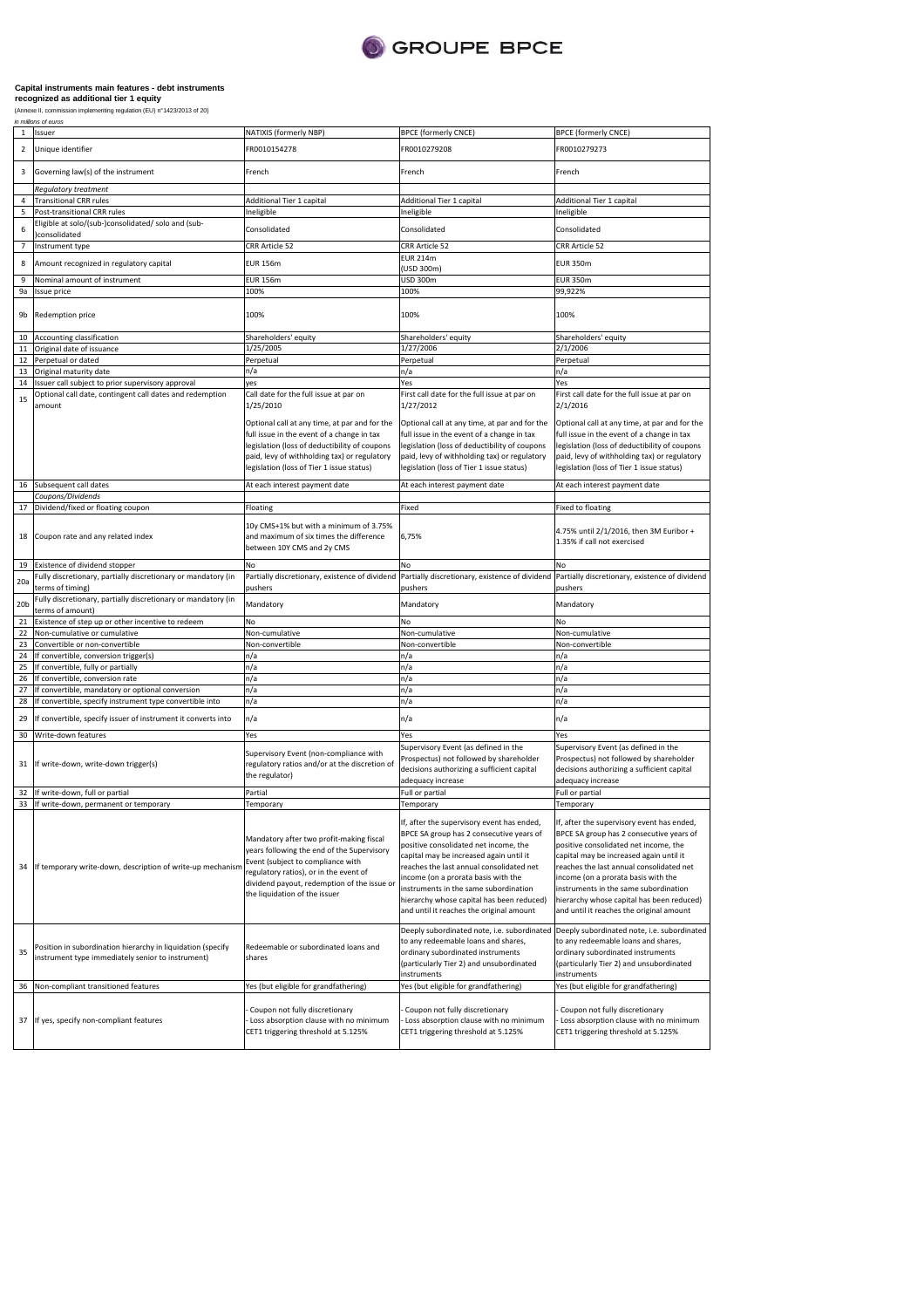

| $\mathbf{1}$    | Issuer                                                                                                           | NATIXIS (formerly NBP)                                                                                                                                                                                                                    | <b>BPCE (formerly CNCE)</b>                                                                                                                                                                                                                                                                                                                                                                     | NATIXIS                                                                                                                                                                                                                                 |
|-----------------|------------------------------------------------------------------------------------------------------------------|-------------------------------------------------------------------------------------------------------------------------------------------------------------------------------------------------------------------------------------------|-------------------------------------------------------------------------------------------------------------------------------------------------------------------------------------------------------------------------------------------------------------------------------------------------------------------------------------------------------------------------------------------------|-----------------------------------------------------------------------------------------------------------------------------------------------------------------------------------------------------------------------------------------|
| $\overline{2}$  | Unique identifier                                                                                                | FR0010531012                                                                                                                                                                                                                              | FR0010535971                                                                                                                                                                                                                                                                                                                                                                                    | FR0010600163                                                                                                                                                                                                                            |
| 3               | Governing law(s) of the instrument                                                                               | French                                                                                                                                                                                                                                    | French                                                                                                                                                                                                                                                                                                                                                                                          | French                                                                                                                                                                                                                                  |
| 4               | Regulatory treatment                                                                                             |                                                                                                                                                                                                                                           |                                                                                                                                                                                                                                                                                                                                                                                                 |                                                                                                                                                                                                                                         |
| 5               | <b>Transitional CRR rules</b><br>Post-transitional CRR rules                                                     | Additional Tier 1 capital<br>Ineligible                                                                                                                                                                                                   | Additional Tier 1 capital<br>Ineligible                                                                                                                                                                                                                                                                                                                                                         | Additional Tier 1 capital<br>neligible                                                                                                                                                                                                  |
| 6               | Eligible at solo/(sub-)consolidated/ solo and (sub-<br>consolidated                                              | Consolidated                                                                                                                                                                                                                              | Consolidated                                                                                                                                                                                                                                                                                                                                                                                    | Consolidated                                                                                                                                                                                                                            |
| 7               | Instrument type                                                                                                  | CRR Article 52                                                                                                                                                                                                                            | CRR Article 52                                                                                                                                                                                                                                                                                                                                                                                  | CRR Article 52                                                                                                                                                                                                                          |
|                 |                                                                                                                  |                                                                                                                                                                                                                                           |                                                                                                                                                                                                                                                                                                                                                                                                 |                                                                                                                                                                                                                                         |
| 8<br>9          | Amount recognized in regulatory capital<br>Nominal amount of instrument                                          | <b>EUR 349m</b><br><b>EUR 349m</b>                                                                                                                                                                                                        | <b>EUR 509m</b><br><b>EUR 509m</b>                                                                                                                                                                                                                                                                                                                                                              | <b>EUR 150m</b><br><b>EUR 150m</b>                                                                                                                                                                                                      |
| 9a              |                                                                                                                  | 100%                                                                                                                                                                                                                                      | 100%                                                                                                                                                                                                                                                                                                                                                                                            | 100%                                                                                                                                                                                                                                    |
| 9b              | Issue price<br>Redemption price                                                                                  | 100%                                                                                                                                                                                                                                      | Partial redemption via public tender at 65%<br>of par on 10/10/2011; 100% on residual<br>amount                                                                                                                                                                                                                                                                                                 | 100%                                                                                                                                                                                                                                    |
| 10              | Accounting classification                                                                                        | Shareholders' equity                                                                                                                                                                                                                      | Shareholders' equity                                                                                                                                                                                                                                                                                                                                                                            | Shareholders' equity                                                                                                                                                                                                                    |
| 11              | Original date of issuance                                                                                        | 10/18/2007                                                                                                                                                                                                                                | 10/30/2007                                                                                                                                                                                                                                                                                                                                                                                      | 3/28/2008                                                                                                                                                                                                                               |
| 12              | Perpetual or dated                                                                                               | Perpetual                                                                                                                                                                                                                                 | Perpetual                                                                                                                                                                                                                                                                                                                                                                                       | Perpetual                                                                                                                                                                                                                               |
| 13              | Original maturity date                                                                                           | n/a                                                                                                                                                                                                                                       | n/a                                                                                                                                                                                                                                                                                                                                                                                             | n/a                                                                                                                                                                                                                                     |
| 14              | Issuer call subject to prior supervisory approval                                                                | Yes                                                                                                                                                                                                                                       | Yes                                                                                                                                                                                                                                                                                                                                                                                             | Yes                                                                                                                                                                                                                                     |
| 15              | Optional call date, contingent call dates and redemption<br>amount                                               | Call date for the full issue at par on<br>10/18/2017                                                                                                                                                                                      | First call date for the full issue at par on<br>10/30/2017                                                                                                                                                                                                                                                                                                                                      | Call date for the full issue at par on<br>3/28/2018                                                                                                                                                                                     |
|                 |                                                                                                                  | Optional call at any time, at par and for the<br>full issue in the event of a change in tax<br>legislation (loss of deductibility of coupons<br>paid, levy of withholding tax) or regulatory<br>legislation (loss of Tier 1 issue status) | Optional call at any time, at par and for the<br>full issue in the event of a change in tax<br>legislation (loss of deductibility of coupons<br>paid, levy of withholding tax) or regulatory<br>legislation (loss of Tier 1 issue status)                                                                                                                                                       | Optional call at any time, at par and for the<br>full issue in the event of a change in tax<br>egislation (loss of deductibility of coupons<br>paid, levy of withholding tax) or regulatory<br>egislation (loss of Tier 1 issue status) |
| 16              | Subsequent call dates                                                                                            | At each interest payment date                                                                                                                                                                                                             | At each interest payment date                                                                                                                                                                                                                                                                                                                                                                   | At each interest payment date                                                                                                                                                                                                           |
|                 | Coupons/Dividends                                                                                                |                                                                                                                                                                                                                                           |                                                                                                                                                                                                                                                                                                                                                                                                 |                                                                                                                                                                                                                                         |
| 17              | Dividend/fixed or floating coupon                                                                                | Fixed                                                                                                                                                                                                                                     | Fixed to floating                                                                                                                                                                                                                                                                                                                                                                               | Fixed                                                                                                                                                                                                                                   |
| 18              | Coupon rate and any related index                                                                                | 6,307%                                                                                                                                                                                                                                    | 6.117% until 10/30/2017, then 3M Euribor -<br>2.37% if call not exercised                                                                                                                                                                                                                                                                                                                       | 8,65%                                                                                                                                                                                                                                   |
| 19              | Existence of dividend stopper                                                                                    | No                                                                                                                                                                                                                                        | No                                                                                                                                                                                                                                                                                                                                                                                              | No                                                                                                                                                                                                                                      |
| 20a             | Fully discretionary, partially discretionary or mandatory (in<br>terms of timing)                                | Partially discretionary, existence of dividend<br>pushers                                                                                                                                                                                 | Partially discretionary, existence of dividend<br>pushers                                                                                                                                                                                                                                                                                                                                       | Partially discretionary, existence of dividend<br>pushers                                                                                                                                                                               |
| 20 <sub>b</sub> | Fully discretionary, partially discretionary or mandatory (in<br>terms of amount)                                | Mandatory                                                                                                                                                                                                                                 | Mandatory                                                                                                                                                                                                                                                                                                                                                                                       | Mandatory                                                                                                                                                                                                                               |
| 21              | Existence of step up or other incentive to redeem                                                                | Yes                                                                                                                                                                                                                                       | Yes                                                                                                                                                                                                                                                                                                                                                                                             | Yes                                                                                                                                                                                                                                     |
| 22              | Non-cumulative or cumulative                                                                                     | Non-cumulative                                                                                                                                                                                                                            | Non-cumulative                                                                                                                                                                                                                                                                                                                                                                                  | Non-cumulative                                                                                                                                                                                                                          |
| 23              | Convertible or non-convertible                                                                                   | Non-convertible                                                                                                                                                                                                                           | Non-convertible                                                                                                                                                                                                                                                                                                                                                                                 | Non-convertible                                                                                                                                                                                                                         |
| 24              | If convertible, conversion trigger(s)                                                                            | n/a                                                                                                                                                                                                                                       | n/a                                                                                                                                                                                                                                                                                                                                                                                             | n/a                                                                                                                                                                                                                                     |
| 25              | If convertible, fully or partially                                                                               | n/a                                                                                                                                                                                                                                       | n/a                                                                                                                                                                                                                                                                                                                                                                                             | n/a                                                                                                                                                                                                                                     |
| 26              | If convertible, conversion rate                                                                                  | n/a                                                                                                                                                                                                                                       | n/a                                                                                                                                                                                                                                                                                                                                                                                             | n/a                                                                                                                                                                                                                                     |
| 27              | If convertible, mandatory or optional conversion                                                                 | n/a                                                                                                                                                                                                                                       | n/a                                                                                                                                                                                                                                                                                                                                                                                             | n/a                                                                                                                                                                                                                                     |
| 28              | If convertible, specify instrument type convertible into                                                         | n/a                                                                                                                                                                                                                                       | n/a                                                                                                                                                                                                                                                                                                                                                                                             | n/a                                                                                                                                                                                                                                     |
| 29              | If convertible, specify issuer of instrument it converts into                                                    | n/a                                                                                                                                                                                                                                       | n/a                                                                                                                                                                                                                                                                                                                                                                                             | n/a                                                                                                                                                                                                                                     |
| 30              | Write-down features                                                                                              | Yes                                                                                                                                                                                                                                       | Yes                                                                                                                                                                                                                                                                                                                                                                                             | Yes                                                                                                                                                                                                                                     |
| 31              | If write-down, write-down trigger(s)                                                                             | Supervisory Event (non-compliance with<br>regulatory ratios and/or at the discretion of<br>the regulator)                                                                                                                                 | Supervisory Event (as defined in the<br>Prospectus) not followed by shareholder<br>decisions authorizing a sufficient capital<br>adequacy increase                                                                                                                                                                                                                                              | Supervisory Event (non-compliance with<br>regulatory ratios and/or at the discretion of<br>the regulator)                                                                                                                               |
| 32              | If write-down, full or partial                                                                                   | Partial                                                                                                                                                                                                                                   | Full or partial                                                                                                                                                                                                                                                                                                                                                                                 | Partial                                                                                                                                                                                                                                 |
|                 | 33 If write-down, permanent or temporary                                                                         | Temporary                                                                                                                                                                                                                                 | Temporary                                                                                                                                                                                                                                                                                                                                                                                       | Temporary                                                                                                                                                                                                                               |
| 34              | If temporary write-down, description of write-up mechanism                                                       | Optional after two profit-making fiscal years<br>following the end of the Supervisory Event<br>subject to compliance with regulatory<br>ratios), or in the event of dividend payout or<br>redemption of the issue                         | If, after the supervisory event has ended,<br>BPCE SA group has 2 consecutive years of<br>positive consolidated net income, the<br>capital may be increased again until it<br>reaches the last annual consolidated net<br>income (on a prorata basis with the<br>instruments in the same subordination<br>hierarchy whose capital has been reduced)<br>and until it reaches the original amount | Optional after two profit-making fiscal years<br>following the end of the Supervisory Event<br>(subject to compliance with regulatory<br>ratios), or in the event of dividend payout or<br>redemption of the issue                      |
| 35              | Position in subordination hierarchy in liquidation (specify<br>instrument type immediately senior to instrument) | Redeemable or subordinated loans and<br>shares                                                                                                                                                                                            | Deeply subordinated note, i.e. subordinated<br>to any redeemable loans and shares,<br>ordinary subordinated instruments<br>(particularly Tier 2) and unsubordinated<br>instruments                                                                                                                                                                                                              | Redeemable or subordinated loans and<br>shares                                                                                                                                                                                          |
| 36              | Non-compliant transitioned features                                                                              | Yes (but eligible for grandfathering)                                                                                                                                                                                                     | Yes (but eligible for grandfathering)                                                                                                                                                                                                                                                                                                                                                           | Yes (but eligible for grandfathering)                                                                                                                                                                                                   |
|                 | 37 If yes, specify non-compliant features                                                                        | Step up clause<br>Coupon not fully discretionary<br>Loss absorption clause with no minimum<br>CET1 triggering threshold at 5.125%                                                                                                         | Step up clause<br>Coupon not fully discretionary<br>Loss absorption clause with no minimum<br>CET1 triggering threshold at 5.125%                                                                                                                                                                                                                                                               | Step up clause<br>Coupon not fully discretionary<br>Loss absorption clause with no minimum<br>CET1 triggering threshold at 5.125%                                                                                                       |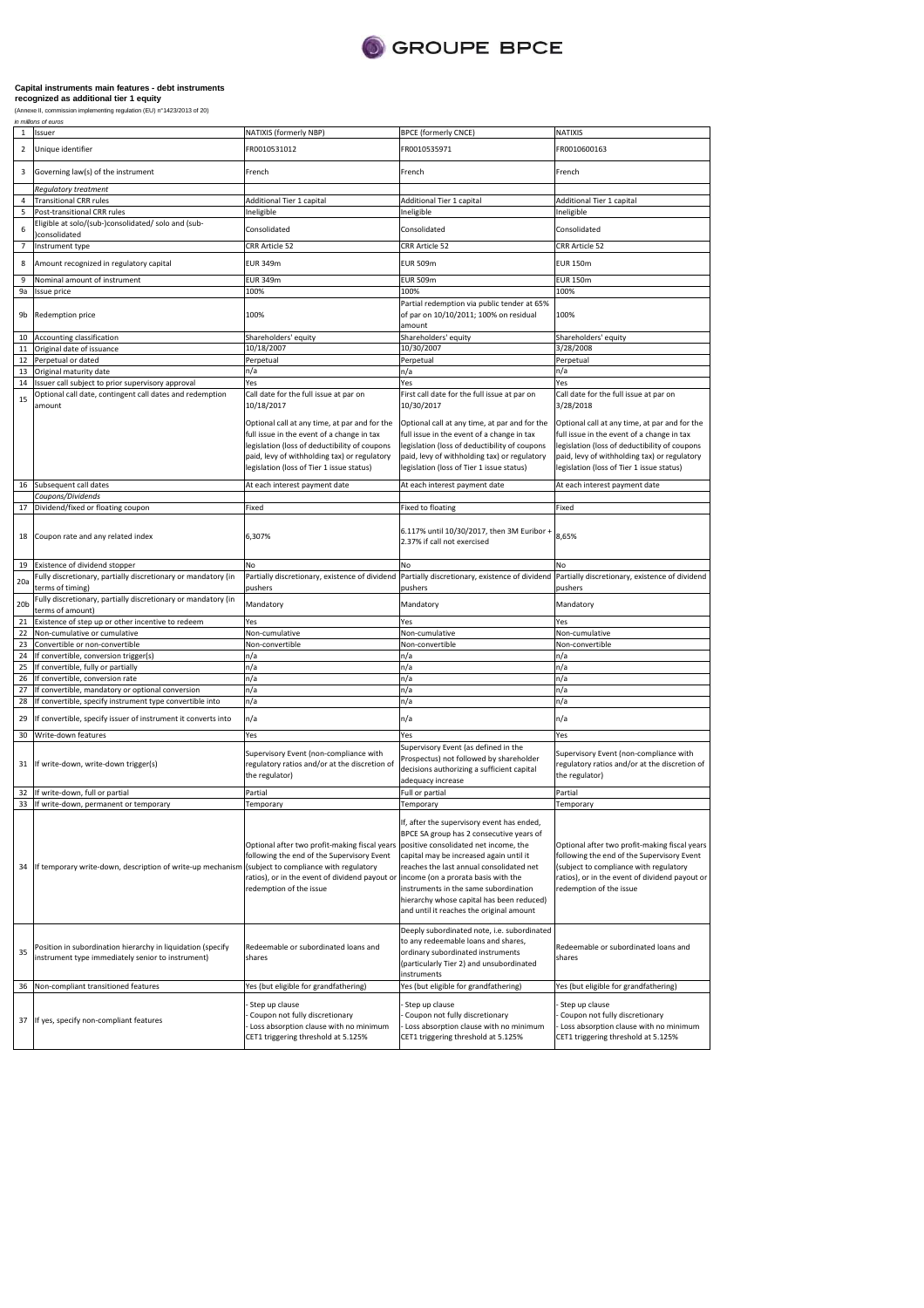

| $\mathbf{1}$            | in mornis or euro:<br>Issuer                                                                                     | NATIXIS                                                                                                                                                                                                                                                 | <b>BPCE</b>                                                                                                                                                                                                                                                                                                                                              | <b>BPCE</b>                                                                                                                                                                                                                                                                                                                                                                                     |
|-------------------------|------------------------------------------------------------------------------------------------------------------|---------------------------------------------------------------------------------------------------------------------------------------------------------------------------------------------------------------------------------------------------------|----------------------------------------------------------------------------------------------------------------------------------------------------------------------------------------------------------------------------------------------------------------------------------------------------------------------------------------------------------|-------------------------------------------------------------------------------------------------------------------------------------------------------------------------------------------------------------------------------------------------------------------------------------------------------------------------------------------------------------------------------------------------|
| $\overline{\mathbf{2}}$ | Unique identifier<br>USF6483LHM57                                                                                |                                                                                                                                                                                                                                                         | FR0010777516                                                                                                                                                                                                                                                                                                                                             | FR0010777524                                                                                                                                                                                                                                                                                                                                                                                    |
| 3                       | Governing law(s) of the instrument                                                                               | New York State (excluding regulatory status<br>governed by French law)                                                                                                                                                                                  | French                                                                                                                                                                                                                                                                                                                                                   | French                                                                                                                                                                                                                                                                                                                                                                                          |
|                         | Regulatory treatment                                                                                             |                                                                                                                                                                                                                                                         |                                                                                                                                                                                                                                                                                                                                                          |                                                                                                                                                                                                                                                                                                                                                                                                 |
| 4                       | <b>Transitional CRR rules</b>                                                                                    | Additional Tier 1 capital                                                                                                                                                                                                                               | Additional Tier 1 capital                                                                                                                                                                                                                                                                                                                                | Additional Tier 1 capital                                                                                                                                                                                                                                                                                                                                                                       |
| 5                       | Post-transitional CRR rules                                                                                      | Ineligible                                                                                                                                                                                                                                              | Ineligible                                                                                                                                                                                                                                                                                                                                               | Ineligible                                                                                                                                                                                                                                                                                                                                                                                      |
| 6                       | Eligible at solo/(sub-)consolidated/ solo and (sub-<br>consolidated                                              | Consolidated                                                                                                                                                                                                                                            | Consolidated                                                                                                                                                                                                                                                                                                                                             | Consolidated                                                                                                                                                                                                                                                                                                                                                                                    |
| $\overline{7}$          | Instrument type                                                                                                  | CRR Article 52                                                                                                                                                                                                                                          | CRR Article 52                                                                                                                                                                                                                                                                                                                                           | CRR Article 52                                                                                                                                                                                                                                                                                                                                                                                  |
| 8                       | Amount recognized in regulatory capital                                                                          | <b>EUR 129m</b><br>(USD 186m)                                                                                                                                                                                                                           | EUR 52m                                                                                                                                                                                                                                                                                                                                                  | <b>EUR 374m</b>                                                                                                                                                                                                                                                                                                                                                                                 |
| 9                       | Nominal amount of instrument                                                                                     | USD 186m                                                                                                                                                                                                                                                | <b>EUR 52m</b>                                                                                                                                                                                                                                                                                                                                           | <b>EUR 374m</b>                                                                                                                                                                                                                                                                                                                                                                                 |
| 9a                      | Issue price                                                                                                      | 100%                                                                                                                                                                                                                                                    | 100%                                                                                                                                                                                                                                                                                                                                                     | 100%                                                                                                                                                                                                                                                                                                                                                                                            |
| 9b                      | Redemption price                                                                                                 | 100%                                                                                                                                                                                                                                                    | 100%                                                                                                                                                                                                                                                                                                                                                     | 100%                                                                                                                                                                                                                                                                                                                                                                                            |
| 10                      | Accounting classification                                                                                        | Shareholders' equity                                                                                                                                                                                                                                    | Shareholders' equity                                                                                                                                                                                                                                                                                                                                     | Shareholders' equity                                                                                                                                                                                                                                                                                                                                                                            |
| 11                      | Original date of issuance                                                                                        | 4/30/2008                                                                                                                                                                                                                                               | 8/6/2009                                                                                                                                                                                                                                                                                                                                                 | 8/6/2009                                                                                                                                                                                                                                                                                                                                                                                        |
| 12                      | Perpetual or dated                                                                                               | Perpetual                                                                                                                                                                                                                                               | Perpetual                                                                                                                                                                                                                                                                                                                                                | Perpetual                                                                                                                                                                                                                                                                                                                                                                                       |
| 13                      | Original maturity date                                                                                           | n/a                                                                                                                                                                                                                                                     | n/a                                                                                                                                                                                                                                                                                                                                                      | n/a                                                                                                                                                                                                                                                                                                                                                                                             |
|                         |                                                                                                                  |                                                                                                                                                                                                                                                         |                                                                                                                                                                                                                                                                                                                                                          |                                                                                                                                                                                                                                                                                                                                                                                                 |
| 14                      | Issuer call subject to prior supervisory approval                                                                | Yes                                                                                                                                                                                                                                                     | Yes                                                                                                                                                                                                                                                                                                                                                      | Yes                                                                                                                                                                                                                                                                                                                                                                                             |
| 15                      | Optional call date, contingent call dates and redemption<br>amount                                               | Call date for the full issue at par on<br>4/30/2018<br>Optional call at any time, at par and for the                                                                                                                                                    | First call date for the full issue at par on<br>9/30/2015<br>Optional call at any time, at par and for the                                                                                                                                                                                                                                               | First call date for the full issue at par on<br>9/30/2019<br>Optional call at any time, at par and for the                                                                                                                                                                                                                                                                                      |
|                         |                                                                                                                  | full issue in the event of a change in tax<br>legislation (loss of deductibility of coupons<br>paid, levy of withholding tax) or regulatory<br>legislation (loss of Tier 1 issue status)                                                                | full issue in the event of a change in tax<br>legislation (loss of deductibility of coupons<br>paid, levy of withholding tax) or regulatory<br>legislation (loss of Tier 1 issue status)                                                                                                                                                                 | full issue in the event of a change in tax<br>legislation (loss of deductibility of coupons<br>paid, levy of withholding tax) or regulatory<br>legislation (loss of Tier 1 issue status)                                                                                                                                                                                                        |
| 16                      | Subsequent call dates                                                                                            | At each interest payment date                                                                                                                                                                                                                           | At each interest payment date                                                                                                                                                                                                                                                                                                                            | At each interest payment date                                                                                                                                                                                                                                                                                                                                                                   |
|                         | Coupons/Dividends                                                                                                |                                                                                                                                                                                                                                                         |                                                                                                                                                                                                                                                                                                                                                          |                                                                                                                                                                                                                                                                                                                                                                                                 |
| 17                      | Dividend/fixed or floating coupon                                                                                | Fixed                                                                                                                                                                                                                                                   | Fixed                                                                                                                                                                                                                                                                                                                                                    | <b>Fixed to floating</b>                                                                                                                                                                                                                                                                                                                                                                        |
| 18                      | Coupon rate and any related index                                                                                | 10%                                                                                                                                                                                                                                                     | 13%                                                                                                                                                                                                                                                                                                                                                      | 12.5% until 9/30/2019, then 3M Euribor +<br>13.13% if call not exercised                                                                                                                                                                                                                                                                                                                        |
| 19                      | Existence of dividend stopper                                                                                    | No                                                                                                                                                                                                                                                      | No                                                                                                                                                                                                                                                                                                                                                       | No                                                                                                                                                                                                                                                                                                                                                                                              |
|                         | Fully discretionary, partially discretionary or mandatory (in                                                    | Partially discretionary, existence of dividend                                                                                                                                                                                                          | Partially discretionary, existence of dividend                                                                                                                                                                                                                                                                                                           | Partially discretionary, existence of dividend                                                                                                                                                                                                                                                                                                                                                  |
| 20a                     | terms of timing)                                                                                                 | pushers                                                                                                                                                                                                                                                 | pushers                                                                                                                                                                                                                                                                                                                                                  | pushers                                                                                                                                                                                                                                                                                                                                                                                         |
| 20 <sub>b</sub>         | Fully discretionary, partially discretionary or mandatory (in<br>terms of amount)                                | Mandatory                                                                                                                                                                                                                                               | Mandatory                                                                                                                                                                                                                                                                                                                                                | Mandatory                                                                                                                                                                                                                                                                                                                                                                                       |
| 21                      | Existence of step up or other incentive to redeem                                                                | Yes                                                                                                                                                                                                                                                     | No                                                                                                                                                                                                                                                                                                                                                       | Yes                                                                                                                                                                                                                                                                                                                                                                                             |
| 22                      | Non-cumulative or cumulative                                                                                     | Non-cumulative                                                                                                                                                                                                                                          | Non-cumulative                                                                                                                                                                                                                                                                                                                                           | Non-cumulative                                                                                                                                                                                                                                                                                                                                                                                  |
| 23                      |                                                                                                                  |                                                                                                                                                                                                                                                         |                                                                                                                                                                                                                                                                                                                                                          |                                                                                                                                                                                                                                                                                                                                                                                                 |
|                         | Convertible or non-convertible                                                                                   | Non-convertible                                                                                                                                                                                                                                         | Non-convertible                                                                                                                                                                                                                                                                                                                                          | Non-convertible                                                                                                                                                                                                                                                                                                                                                                                 |
| 24                      | If convertible, conversion trigger(s)                                                                            | n/a                                                                                                                                                                                                                                                     | n/a                                                                                                                                                                                                                                                                                                                                                      | n/a                                                                                                                                                                                                                                                                                                                                                                                             |
| 25                      | If convertible, fully or partially                                                                               | n/a                                                                                                                                                                                                                                                     | n/a                                                                                                                                                                                                                                                                                                                                                      | n/a                                                                                                                                                                                                                                                                                                                                                                                             |
| 26                      | If convertible, conversion rate                                                                                  | n/a                                                                                                                                                                                                                                                     | n/a                                                                                                                                                                                                                                                                                                                                                      | n/a                                                                                                                                                                                                                                                                                                                                                                                             |
| 27                      | If convertible, mandatory or optional conversion                                                                 | n/a                                                                                                                                                                                                                                                     | n/a                                                                                                                                                                                                                                                                                                                                                      | n/a                                                                                                                                                                                                                                                                                                                                                                                             |
| 28                      | If convertible, specify instrument type convertible into                                                         | n/a                                                                                                                                                                                                                                                     | n/a                                                                                                                                                                                                                                                                                                                                                      | n/a                                                                                                                                                                                                                                                                                                                                                                                             |
| 29                      | If convertible, specify issuer of instrument it converts into                                                    | n/a                                                                                                                                                                                                                                                     | n/a                                                                                                                                                                                                                                                                                                                                                      | n/a                                                                                                                                                                                                                                                                                                                                                                                             |
| 30                      | Write-down features                                                                                              | Yes                                                                                                                                                                                                                                                     | Yes                                                                                                                                                                                                                                                                                                                                                      | Yes                                                                                                                                                                                                                                                                                                                                                                                             |
| 31                      | If write-down, write-down trigger(s)                                                                             | Supervisory Event (non-compliance with<br>regulatory ratios and/or at the discretion of<br>the regulator)                                                                                                                                               | Supervisory Event (as defined in the<br>Prospectus) not followed by shareholder<br>decisions authorizing a sufficient capital<br>adequacy increase                                                                                                                                                                                                       | Supervisory Event (as defined in the<br>Prospectus) not followed by shareholder<br>decisions authorizing a sufficient capital<br>adequacy increase                                                                                                                                                                                                                                              |
| 32                      | If write-down, full or partial                                                                                   | Partial                                                                                                                                                                                                                                                 | Full or partial                                                                                                                                                                                                                                                                                                                                          | Full or partial                                                                                                                                                                                                                                                                                                                                                                                 |
| 33                      | If write-down, permanent or temporary                                                                            | Temporary                                                                                                                                                                                                                                               | Temporary                                                                                                                                                                                                                                                                                                                                                | Temporary                                                                                                                                                                                                                                                                                                                                                                                       |
| 34                      | If temporary write-down, description of write-up mechanism                                                       | Optional after two profit-making fiscal years<br>following the end of the Supervisory Event<br>(subject to compliance with regulatory<br>ratios), or in the event of dividend payout or lincome (on a prorata basis with the<br>redemption of the issue | If, after the supervisory event has ended,<br>BPCE SA group has 2 consecutive years of<br>positive consolidated net income, the<br>capital may be increased again until it<br>reaches the last annual consolidated net<br>instruments in the same subordination<br>hierarchy whose capital has been reduced)<br>and until it reaches the original amount | If, after the supervisory event has ended,<br>BPCE SA group has 2 consecutive years of<br>positive consolidated net income, the<br>capital may be increased again until it<br>reaches the last annual consolidated net<br>income (on a prorata basis with the<br>instruments in the same subordination<br>hierarchy whose capital has been reduced)<br>and until it reaches the original amount |
| 35                      | Position in subordination hierarchy in liquidation (specify<br>instrument type immediately senior to instrument) | Redeemable or subordinated loans and<br>shares                                                                                                                                                                                                          | Deeply subordinated note, i.e. subordinated<br>to any redeemable loans and shares,<br>ordinary subordinated instruments<br>(particularly Tier 2) and unsubordinated<br>instruments                                                                                                                                                                       | Deeply subordinated note, i.e. subordinated<br>to any redeemable loans and shares,<br>ordinary subordinated instruments<br>(particularly Tier 2) and unsubordinated<br>instruments                                                                                                                                                                                                              |
| 36                      | Non-compliant transitioned features                                                                              | Yes (but eligible for grandfathering)                                                                                                                                                                                                                   | Yes (but eligible for grandfathering)                                                                                                                                                                                                                                                                                                                    | Yes (but eligible for grandfathering)                                                                                                                                                                                                                                                                                                                                                           |
| 37                      | If yes, specify non-compliant features                                                                           | Step up clause<br>Coupon not fully discretionary<br>Loss absorption clause with no minimum<br>CET1 triggering threshold at 5.125%                                                                                                                       | Coupon not fully discretionary<br>Loss absorption clause with no minimum<br>CET1 triggering threshold at 5.125%                                                                                                                                                                                                                                          | Step up clause<br>Coupon not fully discretionary<br>Loss absorption clause with no minimum<br>CET1 triggering threshold at 5.125%                                                                                                                                                                                                                                                               |